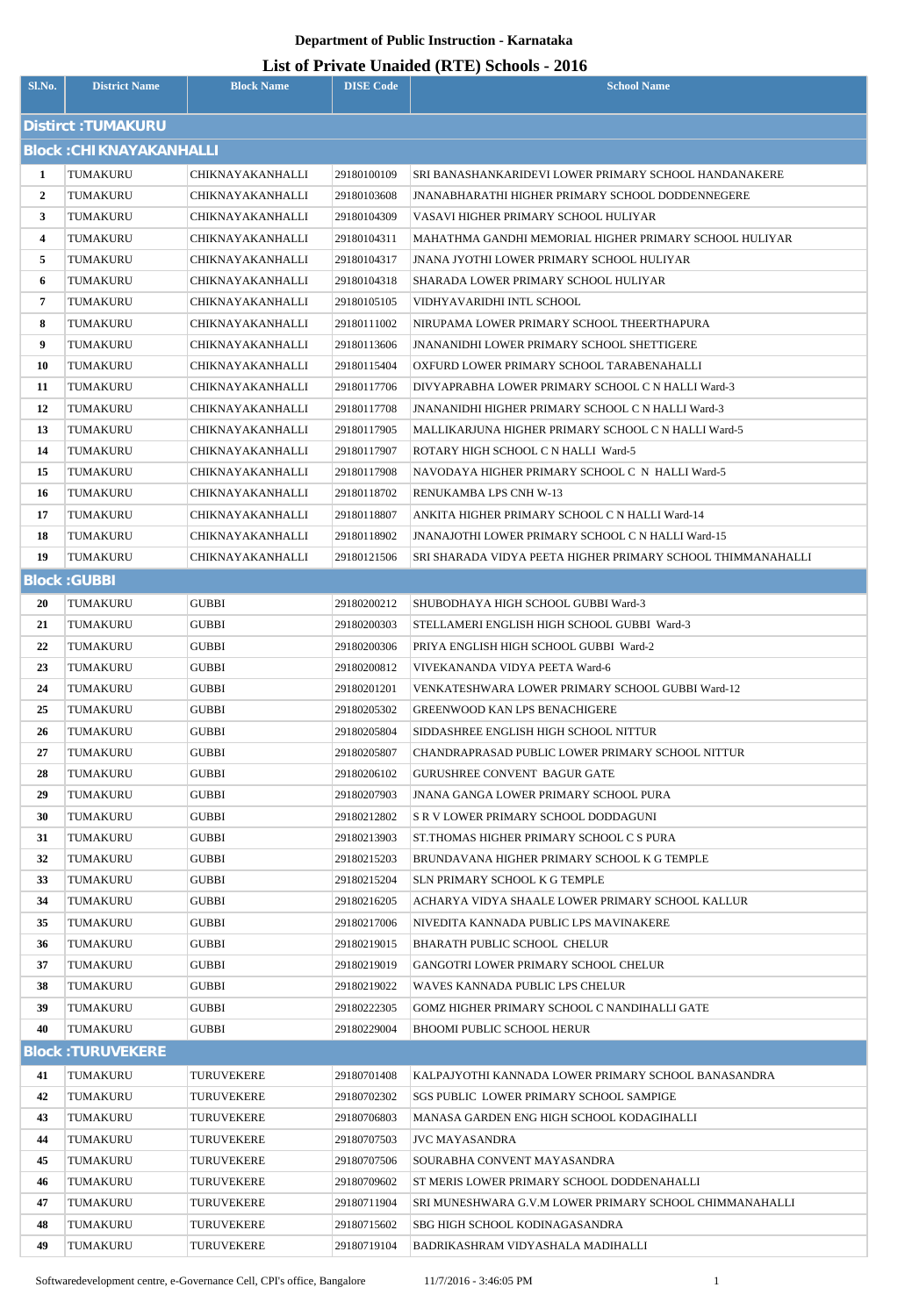## **List of Private Unaided (RTE) Schools - 2016**

| Sl.No.     | <b>District Name</b> | <b>Block Name</b> | <b>DISE Code</b> | $\mu$ <sub>15</sub> of T <sub>11</sub> , and Onatucu (IVIII) behoofs $\mu$ <sub>016</sub><br><b>School Name</b> |
|------------|----------------------|-------------------|------------------|-----------------------------------------------------------------------------------------------------------------|
| 50         | TUMAKURU             | TURUVEKERE        | 29180721505      | INDIAN PUBLIC SCHOOL TVK Ward-1                                                                                 |
| 51         | TUMAKURU             | TURUVEKERE        | 29180721904      | SHARP CONVENT HIGHER PRIMARY SCHOOL Ward-5                                                                      |
| 52         | TUMAKURU             | TURUVEKERE        | 29180722004      | <b>JP CONVENT TURUVEKERE</b>                                                                                    |
| 53         | TUMAKURU             | TURUVEKERE        | 29180722204      | VISHWA VIJAYA VIDYA SAMSTHE Ward-8                                                                              |
| 54         | TUMAKURU             | <b>TURUVEKERE</b> | 29180722208      | SAC MAYURA HIGHER PRIMARY SCHOOL CONVENT Ward-8                                                                 |
| 55         | TUMAKURU             | TURUVEKERE        | 29180722209      | PRIYA ENGLISH SCHOOL HIGHER PRIMARY SCHOOL Ward-8                                                               |
| 56         | TUMAKURU             | TURUVEKERE        | 29180723807      | VIDYARANYA LOWER PRIMARY SCHOOL Ward-14                                                                         |
| 57         | TUMAKURU             | TURUVEKERE        | 29180723808      | AES KANNADA LOWER PRIMARY SCHOOL Ward-14                                                                        |
| 58         | TUMAKURU             | TURUVEKERE        | 29180723902      | MYCEMCO(HPS) ADITYAPATTANA                                                                                      |
|            | <b>Block: TIPTUR</b> |                   |                  |                                                                                                                 |
| 59         | TUMAKURU             | TIPTUR            | 29180800202      | ASHWINI LOWER PRIMARY SCHOOL KONEHALLI                                                                          |
| 60         | TUMAKURU             | TIPTUR            | 29180800303      | PADMASHREE HIGHER PRIMARY SCHOOL BIDAREGUDI                                                                     |
| 61         | TUMAKURU             | TIPTUR            | 29180801502      | SRI BASAVESHWARA HALKURKE                                                                                       |
| 62         | TUMAKURU             | TIPTUR            | 29180803411      | SKIS KANNADA LPS NONAVINAKERE                                                                                   |
| 63         | TUMAKURU             | TIPTUR            | 29180805903      | SVK (HPS) HONNAVALLI                                                                                            |
| 64         | TUMAKURU             | TIPTUR            | 29180807202      | <b>SGRS LOWER PRIMARY SCHOOL BALUVANERALU</b>                                                                   |
| 65         | TUMAKURU             | TIPTUR            | 29180809103      | SPS HIGHER PRIMARY SCHOOL VIDYAMANDIRA RANGAPURA                                                                |
| 66         | TUMAKURU             | TIPTUR            | 29180809104      | NAVYA HIGHER PRIMARY SCHOOL RANGAPURA                                                                           |
| 67         | TUMAKURU             | TIPTUR            | 29180809802      | SREE RANGA LOWER PRIMARY SCHOOL GANGANAGATTA                                                                    |
| 68         | TUMAKURU             | TIPTUR            | 29180810708      | SHREYAS LOWER PRIMARY SCHOOL ARALAGUPPE                                                                         |
| 69         | TUMAKURU             | TIPTUR            | 29180814302      | SRI SHAMBAVICONVENT CHIGGAVE                                                                                    |
| 70         | TUMAKURU             | <b>TIPTUR</b>     | 29180816402      | ST. JOSEPH PUBLIC LOWER PRIMARY SCHOOL SANNENAHALLI                                                             |
| 71         | TUMAKURU             | <b>TIPTUR</b>     | 29180819203      | ADITYA PUBLIC SCHOOL K G PALYA                                                                                  |
| 72         | TUMAKURU             | TIPTUR            | 29180822306      | ST MARIES HIGHER PRIMARY SCHOOL Ward-1                                                                          |
| 73         | TUMAKURU             | TIPTUR            | 29180822502      | HIGHER PRIMARY SCHOOL JINGLE BELL Ward-3                                                                        |
| 74         | TUMAKURU             | TIPTUR            | 29180822702      | NALANDA HIGHER PRIMARY SCHOOL Ward-5                                                                            |
| 75         | TUMAKURU             | TIPTUR            | 29180822803      | S M ENGLISH SCHOOL Ward-6                                                                                       |
| 76         | TUMAKURU             | <b>TIPTUR</b>     | 29180822903      | GURUKULA NARSARY SCHOOL, TIPTUR Ward-7                                                                          |
| 77         | TUMAKURU             | TIPTUR            | 29180822905      | KRIYASHEELA LOWER PRIMARY SCHOOL Ward-7                                                                         |
| 78         | TUMAKURU             | TIPTUR            | 29180823307      | SREE VIVEKANANDA INTERNATIONAL SCHOOL Ward-11                                                                   |
| 79         | TUMAKURU             | <b>TIPTUR</b>     | 29180823308      | RAGHAVENDRA LOWER PRIMARY SCHOOL Ward-11                                                                        |
| 80         | TUMAKURU             | TIPTUR            | 29180823506      | TAGORE HIGHER PRIMARY SCHOOL(E), K H B COLONYTIPTUR Ward-13                                                     |
| 81         | TUMAKURU             | TIPTUR            | 29180823510      | SRI BASAVESHWARA LOWER PRIMARY SCHOOL Ward-13                                                                   |
| 82         | TUMAKURU             | TIPTUR            | 29180823605      | KALPATARU CENTRAL SCHOOL Ward-14                                                                                |
| 83         | TUMAKURU             | <b>TIPTUR</b>     | 29180823702      | DEEKSHA HERITAGE LOWER PRIMARY SCHOOL Ward-15                                                                   |
| 84         | TUMAKURU             | TIPTUR            | 29180823905      | SVP MONTESSORI LOWER PRIMARY SCHOOL Ward-17                                                                     |
| 85         | TUMAKURU             | TIPTUR            | 29180824012      | PRIYADARSHINI SCHOOL Ward-18                                                                                    |
| 86         | TUMAKURU             | TIPTUR            | 29180824111      | DAFFODILS HIGHER PRIMARY SCHOOL Ward-19                                                                         |
| 87         | TUMAKURU             | TIPTUR            | 29180824507      | KIN KIDS CONVENT Ward-23                                                                                        |
| 88         | TUMAKURU             | TIPTUR            | 29180824702      | <b>CAMBRIDGE SCHOOL Ward-25</b>                                                                                 |
| 89         | TUMAKURU             | TIPTUR            | 29180825004      | RAMBHAPURI HIGHER PRIMARY SCHOOL K B CROSS                                                                      |
| 90         | TUMAKURU             | TIPTUR            | 29180825005      | SHRIGURU HIGHER PRIMARY SCHOOL K B CROSS                                                                        |
|            | <b>Block: TUMKUR</b> |                   |                  |                                                                                                                 |
| 91         | TUMAKURU             | TUMKUR            | 29180900105      | H P S BHARATHI VIDYA SAMSTHE Ward-7                                                                             |
| 92         | TUMAKURU             | <b>TUMKUR</b>     | 29180900209      | SYEDENA ANNAS IBNE LOWER PRIMARY SCHOOL KUNTAMMANTHOTA Ward-8                                                   |
| 93         | TUMAKURU             | <b>TUMKUR</b>     | 29180900306      | MAHAVEERA LOWER PRIMARY SCHOOL Ward-9 (U)                                                                       |
| 94         | TUMAKURU             | TUMKUR            | 29180900402      | KANNIKA (HPS) ENG SCHOOL Ward-10                                                                                |
| 95         | TUMAKURU             | TUMKUR            | 29180900419      | ST THERESA HIGHER PRIMARY SCHOOL Ward-10                                                                        |
| 96         | TUMAKURU             | TUMKUR            | 29180900420      | CAMEBRIDGE LOWER PRIMARY SCHOOL Ward-10 (U)                                                                     |
| 97         | TUMAKURU             | TUMKUR            | 29180900506      | MARUTHI PUBLIC SCHOOL Ward-11                                                                                   |
| 98         | TUMAKURU             | TUMKUR            | 29180900510      | SRI DIVYA (HPS) PRIMARY SCHOOL Ward-11                                                                          |
| 99         | TUMAKURU             | TUMKUR            | 29180900610      | MES HIGHER PRIMARY SCHOOL Ward-12                                                                               |
| <b>100</b> | TUMAKURU             | TUMKUR            | 29180900714      | FLORA (HPS) SCHOOL Ward-13                                                                                      |
| 101        | TUMAKURU             | TUMKUR            | 29180900716      | SREE GURU BASAVA VIDYA PEETA Ward-13                                                                            |

Softwaredevelopment centre, e-Governance Cell, CPI's office, Bangalore 11/7/2016 - 3:46:05 PM 2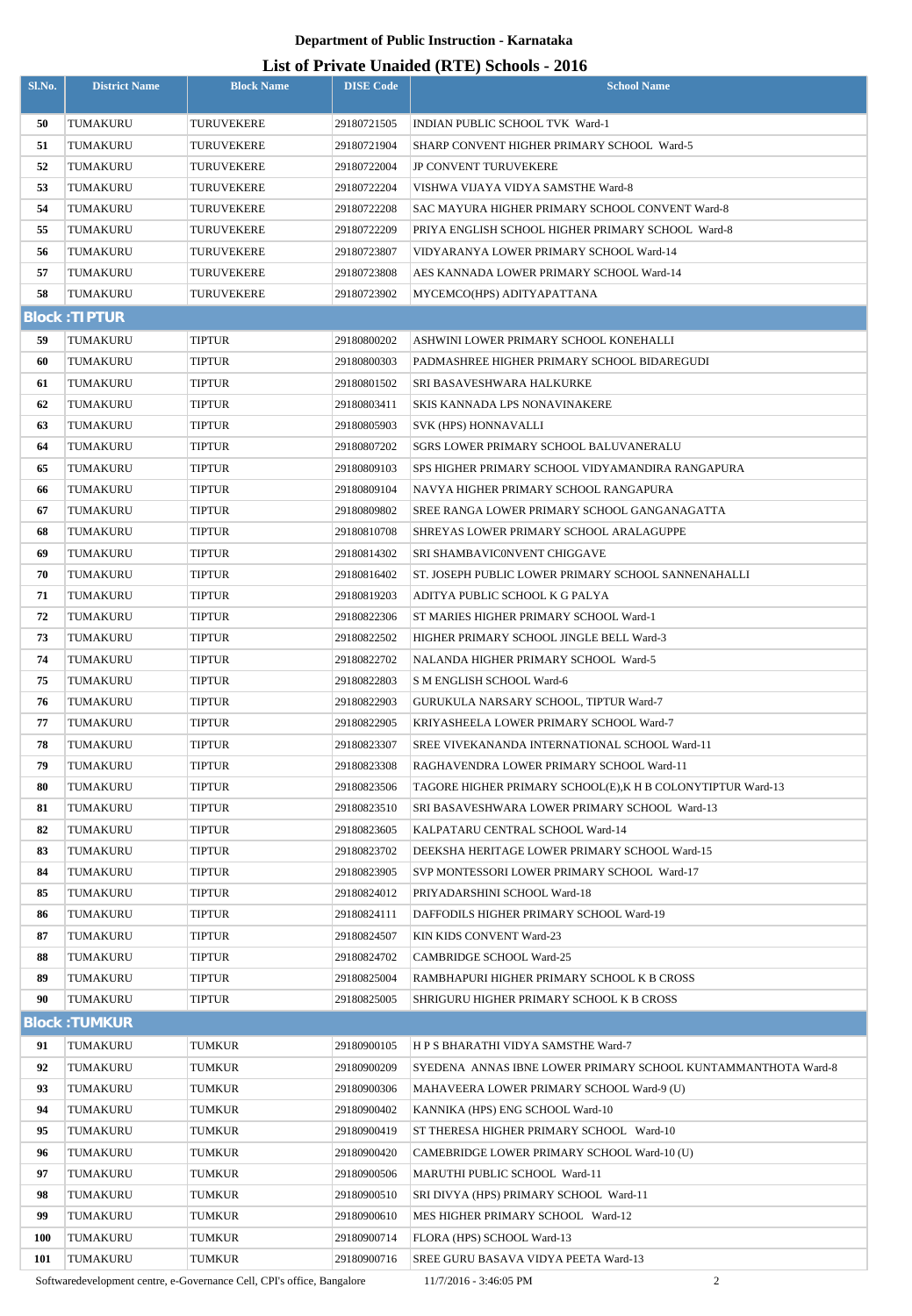|            |                      |                   |                  | List of Frivate Unaffect (KFL) Schools - 2010               |
|------------|----------------------|-------------------|------------------|-------------------------------------------------------------|
| Sl.No.     | <b>District Name</b> | <b>Block Name</b> | <b>DISE</b> Code | <b>School Name</b>                                          |
|            |                      |                   |                  |                                                             |
| 102        | TUMAKURU             | TUMKUR            | 29180900717      | SGR (HPS) SCHOOL Ward-13                                    |
| 103        | TUMAKURU             | TUMKUR            | 29180900719      | BHARATH MATHA ENGLISH HIGHER PRIMARY SCHOOL Ward-10         |
| 104        | TUMAKURU             | TUMKUR            | 29180900720      | SVS NURSERY AND PRIMARY (HIGH SCHOOL EXTN) Ward-13          |
| 105        | TUMAKURU             | TUMKUR            | 29180900722      | AZAD MODERN HIGHER PRIMARY SCHOOL Ward-13                   |
| 106        | TUMAKURU             | TUMKUR            | 29180900730      | BHARATHMATHA (K) LPS LABOR COLONY Ward-10                   |
| 107        | TUMAKURU             | TUMKUR            | 29180900804      | ANKITHA HIGHER PRIMARY SCHOOL Ward-14                       |
| <b>108</b> | TUMAKURU             | TUMKUR            | 29180900813      | ARYA BHARATHI(HPS) BH ROAD Ward-12                          |
| 109        | TUMAKURU             | TUMKUR            | 29180900814      | VIVEKANANDA ENGLISH HIGHER PRIMARY SCHOOL Ward-14           |
| <b>110</b> | TUMAKURU             | TUMKUR            | 29180900817      | SRI RENUKA VIDYA PEETA HIGHER PRIMARY SCHOOL Ward-14        |
| 111        | TUMAKURU             | TUMKUR            | 29180900904      | SREE MAHAVEERA KANNADA SCHOOL Ward-15                       |
| 112        | TUMAKURU             | TUMKUR            | 29180900909      | HIGHER PRIMARY SCHOOL VIDYANIKETHAN Ward-15                 |
| 113        | TUMAKURU             | TUMKUR            | 29180900910      | MARUTHI VIDYA KENDRA Ward-15                                |
| 114        | TUMAKURU             | TUMKUR            | 29180900911      | HIGHER PRIMARY SCHOOL PRAGATHI VIDYA MANDIRA Ward-15        |
| 115        | TUMAKURU             | TUMKUR            | 29180900914      | ANKUR PRIMARY SCHOOL TUMKUR Ward-15                         |
| 116        | TUMAKURU             | TUMKUR            | 29180901017      | VIVEKANANDA(E-HPS) Ward-22                                  |
| 117        | TUMAKURU             | TUMKUR            | 29180901027      | <b>CARMEL ENGLISH SCHOOL Ward-22</b>                        |
| 118        | TUMAKURU             | TUMKUR            | 29180901029      | MAHAVEERA NEW PUBLIC LOWER PRIMARY SCHOOL Ward-22           |
| 119        | TUMAKURU             | TUMKUR            | 29180901207      | HIGHER PRIMARY SCHOOL SACRED HEART SCHOOL Ward-24           |
| <b>120</b> | TUMAKURU             | TUMKUR            | 29180901209      | INDIRA HIGHER PRIMARY SCHOOL Ward-24                        |
| 121        | TUMAKURU             | TUMKUR            | 29180901312      | <b>CLARENCE HIGHER PRIMARY SCHOOL Ward-26</b>               |
| 122        | TUMAKURU             | TUMKUR            | 29180901314      | VIDYA MANASA LOWER PRIMARY SCHOOL Ward-26                   |
| 123        | TUMAKURU             | TUMKUR            | 29180901318      | VASAVI VIDYAPETA Ward-26                                    |
| 124        |                      |                   | 29180901408      | SMES HIGHER PRIMARY SCHOOL SIT Ward-27                      |
|            | TUMAKURU             | TUMKUR            |                  |                                                             |
| 125        | TUMAKURU             | TUMKUR            | 29180901411      | DAFFODULLS LOWER PRIMARY SCHOOL Ward-27                     |
| 126        | TUMAKURU             | TUMKUR            | 29180901412      | VIDYASAGAR HIGHER PRIMARY SCHOOL Ward-27                    |
| 127        | TUMAKURU             | TUMKUR            | 29180901512      | SACRED HEART LOWER PRIMARY SCHOOL RING ROAD Ward-29         |
| 128        | TUMAKURU             | <b>TUMKUR</b>     | 29180901516      | <b>G M A EDUCATION CENTER Ward-29</b>                       |
| 129        | TUMAKURU             | <b>TUMKUR</b>     | 29180901605      | SARVODAYA (HPS) SCHOOL Ward-30                              |
| <b>130</b> | TUMAKURU             | TUMKUR            | 29180901606      | NALANDA CONVENT Ward-30                                     |
| 131        | TUMAKURU             | TUMKUR            | 29180901608      | SACRED HEART HIGH SCHOOL DEVANUR Ward-30                    |
| 132        | TUMAKURU             | TUMKUR            | 29180901804      | BHARATH H P S Ward-32                                       |
| 133        | TUMAKURU             | TUMKUR            | 29180901811      | <b>SRS LOWER PRIMARY SCHOOL BADDIHALLY Ward-32</b>          |
| 134        | TUMAKURU             | TUMKUR            | 29180901814      | KIDS INTERNATIONAL LOWER PRIMARY SCHOOL Ward-32             |
| 135        | TUMAKURU             | TUMKUR            | 29180901815      | SHANTHINIKETHANA VIDHYAPEETA BATAVA Ward-32                 |
| 136        | TUMAKURU             | TUMKUR            | 29180901816      | <b>GURUKULA MANDIRA LOWER PRIMARY SCHOOL TMK Ward-32</b>    |
| 137        | TUMAKURU             | TUMKUR            | 29180901903      | SUMATHI ENGLISH Ward-33                                     |
| 138        | TUMAKURU             | TUMKUR            | 29180901904      | RATNAPURI HIGHER PRIMARY SCHOOL Ward-33                     |
| 139        | TUMAKURU             | TUMKUR            | 29180901910      | SRI VIDYA HIGHER PRIMARY SCHOOL CM EXTN Ward-33             |
| 140        | TUMAKURU             | TUMKUR            | 29180902006      | GNANAGANGA VIDHYA KENDRA Ward-34                            |
| 141        | TUMAKURU             | TUMKUR            | 29180902007      | SRI CHAITANYA TECH KAN LOWER PRIMARY SCHOOL Ward-34         |
| 142        | TUMAKURU             | TUMKUR            | 29180902109      | PRAKRUTI VIDYA MANDIRA Ward-3                               |
| 143        | TUMAKURU             | TUMKUR            | 29180902111      | ARIVU INT(K) LOWER PRIMARY SCHOOL SIRAGATE Ward-3           |
| 144        | TUMAKURU             | TUMKUR            | 29180902409      | JAGNMATHA VIDYAPEET BHEMASANDRA Ward-6                      |
| 145        | TUMAKURU             | TUMKUR            | 29180902416      | KABIR VIDYA MANDIR HIGHER PRIMARY SCHOOL Ward-6             |
| 146        | TUMAKURU             | TUMKUR            | 29180902513      | HIGHER PRIMARY SCHOOL BHARATH MATA (HPS) Ward-16            |
| 147        | TUMAKURU             | TUMKUR            | 29180902525      | IQRA NURSERY AND PRI SCH Ward-16 (U)                        |
| 148        | TUMAKURU             | TUMKUR            | 29180902526      | DODDAMANE VIDYA KENDRA TUMKUR Ward-16                       |
| 149        | TUMAKURU             | TUMKUR            | 29180902536      | LOURDHA MATHA PUBLIC KAN LPS W-16                           |
| <b>150</b> | TUMAKURU             | TUMKUR            | 29180902537      | ORKIDS (K) LOWER PRIMARY SCHOOL B H ROAD Ward-16            |
|            |                      |                   |                  |                                                             |
| 151        | TUMAKURU             | TUMKUR            | 29180902611      | PADMAPRIYA HIGHER PRIMARY SCHOOL Ward-17                    |
| 152        | TUMAKURU             | TUMKUR            | 29180902714      | S R VIDHYA KENDRA BANASHANKARI Ward-28                      |
| 153        | TUMAKURU             | TUMKUR            | 29180902716      | SATHYA SAI INT(K) LOWER PRIMARY SCHOOL BANASHANKARI Ward-18 |
| 154        | TUMAKURU             | TUMKUR            | 29180902808      | POORNA PRAJNA LOWER PRIMARY SCHOOL TUMKUR                   |
| 155        | TUMAKURU             | TUMKUR            | 29180902811      | ST MOSES ENGLISH SCHOOL Ward-20                             |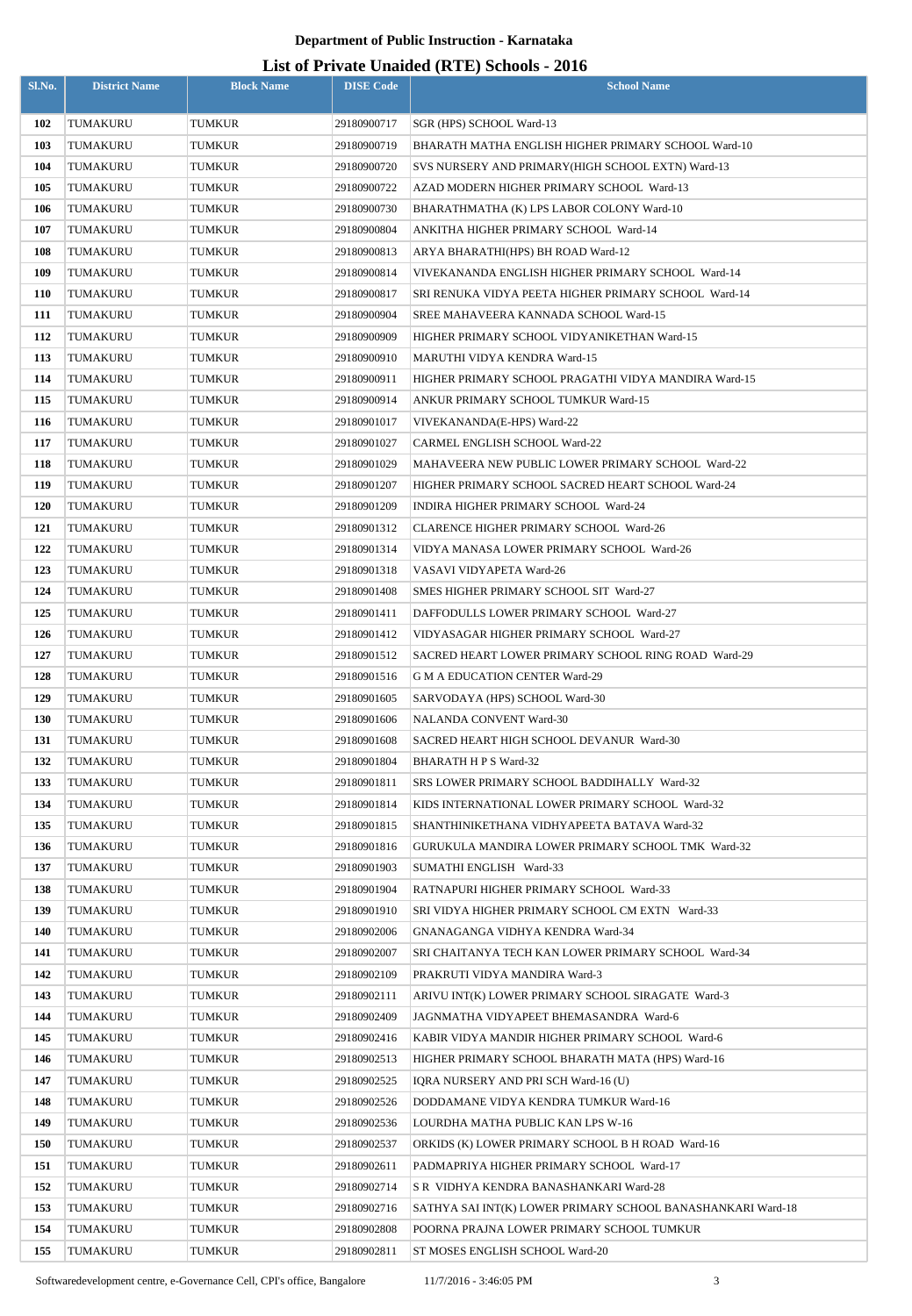| Sl.No.     | <b>District Name</b> | <b>Block Name</b> | <b>DISE</b> Code           | List of Frivan: Unanica (KFE) Schools - 2010<br><b>School Name</b>                                  |
|------------|----------------------|-------------------|----------------------------|-----------------------------------------------------------------------------------------------------|
|            |                      |                   |                            |                                                                                                     |
| 156        | TUMAKURU             | TUMKUR            | 29180902814                | SRI SAI SHIKSHA NIKETANA LOWER PRIMARY SCHOOL Ward-20                                               |
| 157        | TUMAKURU             | TUMKUR            | 29180902920                | ACHARYA VIDHYAPEETA TUMKUR Ward-28                                                                  |
| 158        | TUMAKURU             | TUMKUR            | 29180903009                | SRIRANGA VIDYA MANDIRA BATWADI Ward-35                                                              |
| 159        | TUMAKURU             | TUMKUR            | 29180903010                | VIDYA H P S Ward-35                                                                                 |
| 160        | TUMAKURU             | TUMKUR            | 29180903011                | CHETANA VIDYA MANDIR HIGHER PRIMARY SCHOOL Ward-35                                                  |
| 161        | TUMAKURU             | TUMKUR            | 29180903016                | OXFORD PRIMARY SCHOOL Ward-35                                                                       |
| 162        | TUMAKURU             | TUMKUR            | 29180903203                | KEMPGOWDA RESIDENTIAL SCHOOL                                                                        |
| 163        | TUMAKURU             | TUMKUR            | 29180903207                | MARUTHI VIDYA KENDRA HIGHER PRIMARY SCHOOL BELGUMBA                                                 |
| 164        | TUMAKURU             | TUMKUR            | 29180903402                | <b>JESUS LOVES HIGHER PRIMARY SCHOOL VADDARAHALLI</b>                                               |
| 165        | TUMAKURU             | TUMKUR            | 29180904304                | SHV HIGHER PRIMARY SCHOOL HEBBUR                                                                    |
| 166        | TUMAKURU             | TUMKUR            | 29180904305                | SRI VIPRA VIDYA MANDIRA HIGH SCHOOL HEBBURU                                                         |
| 167        | TUMAKURU             | TUMKUR            | 29180904311                | YOGA NARASIMHASWAMY HIGH SCHOOL S N PALYA                                                           |
| 168        | TUMAKURU             | TUMKUR            | 29180904316                | HEMANTH INT(K) LOWER PRIMARY SCHOOL HEBBURU                                                         |
| 169        | TUMAKURU             | TUMKUR            | 29180908710                | SRIDEVI VIDYA MANDIRA HIGH SCHOOL LINGAPURA Ward-1                                                  |
| 170        | TUMAKURU             | TUMKUR            | 29180908716                | ANIKETHANA VIDYA MANDIRA LOWER PRIMARY SCHOOL Ward-1                                                |
| 171        | TUMAKURU             | TUMKUR            | 29180908717                | SURYODAYA LOWER PRIMARY SCHOOL RANGAPURA Ward-1                                                     |
| 172<br>173 | TUMAKURU             | TUMKUR            | 29180908804<br>29180908811 | HINDUSTAN ENGLISH SCHOOL Ward-2                                                                     |
| 174        | TUMAKURU<br>TUMAKURU | TUMKUR            | 29180908812                | CHAITANYA, ANTRASANA HALLI Ward-2<br>MATHRU BHOOMI CONVENT Ward-2                                   |
| 175        | TUMAKURU             | TUMKUR<br>TUMKUR  | 29180908909                | DEEKSHA CONVENT LOWER PRIMARY SCHOOL OORUKERE                                                       |
| 176        | TUMAKURU             | TUMKUR            | 29180908910                | <b>JAIN PUBLIC SCHOOL</b>                                                                           |
| 177        | TUMAKURU             | TUMKUR            | 29180909602                | SHREE MATHA SCHOOL                                                                                  |
| 178        | TUMAKURU             | TUMKUR            | 29180913609                | SRI LALBAHADUR SHASTRI HIGHER PRIMARY SCHOOL BELLAVI                                                |
| 179        | TUMAKURU             | TUMKUR            | 29180913610                | KIDS INTERNATIONAL SCHOOL                                                                           |
| 180        | TUMAKURU             | TUMKUR            | 29180917003                | NEHRU ENGLISH HIGHER PRIMARY SCHOOL GULUR                                                           |
| 181        | TUMAKURU             | TUMKUR            | 29180917004                | VIVEK VIDYA MANDIRA HIGHER PRIMARY SCHOOL                                                           |
| 182        | TUMAKURU             | TUMKUR            | 29180917007                | PODAR INTERNATIONAL SCHOOL GULUR                                                                    |
| 183        | TUMAKURU             | <b>TUMKUR</b>     | 29180917104                | <b>SLN VIDYA MANDIRA DODDASARANGI</b>                                                               |
| 184        | TUMAKURU             | TUMKUR            | 29180918202                | NATIONAL ENG HIGH SCHOOL YELLAPURA                                                                  |
| 185        | TUMAKURU             | <b>TUMKUR</b>     | 29180918208                | SRI VANITHA VIDYA KENDRA LOWER PRIMARY SCHOOL YELLAPURA                                             |
| 186        | TUMAKURU             | TUMKUR            | 29180918604                | VARIN INTERN RESIDENTIAL HIGH SCHOOL DODDAHSUR                                                      |
| 187        | TUMAKURU             | TUMKUR            | 29180923502                | SUMATHI SHALE HIREHALLI                                                                             |
| 188        | TUMAKURU             | TUMKUR            | 29180924203                | TVS SCHOOL HIGHER PRIMARY SCHOOL PANDITHANAHALLI                                                    |
| 189        | TUMAKURU             | TUMKUR            | 29180924403                | PRODENCY INT LOWER PRIMARY SCHOOL PEMMANAHALLI                                                      |
| 190        | TUMAKURU             | TUMKUR            | 29180924803                | HOLY SAINT HIGHER PRIMARY SCHOOL KESARAMADU                                                         |
| 191        | TUMAKURU             | TUMKUR            | 29180924805                | AKSHARA LOWER PRIMARY SCHOOL KESARAMADU                                                             |
| 192        | TUMAKURU             | <b>TUMKUR</b>     | 29180925208                | SRI BASAVESHWARA ENG HIGHER PRIMARY SCHOOL S S MUTT                                                 |
| 193        | TUMAKURU             | TUMKUR            | 29180925210                | SREE BASAVESHWARA PRIMARY SCHOOL(CBSE) SSMUTT                                                       |
| 194        | TUMAKURU             | TUMKUR            | 29180926707                | SRI RADHAKRISHNA PUBLIC SCHOOL                                                                      |
| 195        | TUMAKURU             | TUMKUR            | 29180926709                | PRAKRUTHI KANNADA LPS NAGAVALLI                                                                     |
| 196        | TUMAKURU             | TUMKUR            | 29180927602                | UMAMAHESWARA VIDYA SAMSTHE (R)                                                                      |
| 197        | TUMAKURU             | TUMKUR            | 29180930505                | BHARATH PUBLIC SCHOOL C T KERE                                                                      |
| 198        | TUMAKURU             | TUMKUR            | 29180933703                | EVEREST ENG HIGHER PRIMARY SCHOOL HEGGERE                                                           |
| 199        | TUMAKURU             | TUMKUR            | 29180933709                | PRESIDENCY GLOBAL(K) LOWER PRIMARY SCHOOL HEGGERE                                                   |
| 200        | TUMAKURU             | TUMKUR            | 29180933802                | BLOSSOM LOWER PRIMARY SCHOOL VOKKODI                                                                |
| 201        | TUMAKURU             | TUMKUR            | 29180934103                | SAINT JOSEPH HIGHER PRIMARY SCHOOL MALLSANDRA                                                       |
| 202        | TUMAKURU             | TUMKUR            | 29180936804                | JEEVITHAKUMAR HIGHER PRIMARY SCHOOL HONNUDKE                                                        |
| 203<br>204 | TUMAKURU<br>TUMAKURU | TUMKUR<br>TUMKUR  | 29180936807<br>29180939802 | GREESHMA LOWER PRIMARY SCHOOL HONNUDIKE HANDPOST<br>BASAVESWARA LOWER PRIMARY SCHOOL GOWTAMARANHALI |
| 205        | TUMAKURU             | <b>TUMKUR</b>     | 29180940505                | SHUBODAYA ENGLISH SCHOOL Ward-19                                                                    |
| 206        | TUMAKURU             | TUMKUR            | 29180940512                | BAPUJI HIGHER PRIMARY SCHOOL HORPET Ward-16                                                         |
| 207        | TUMAKURU             | TUMKUR            | 29180941202                | <b>JNANASIRI KAN LPS BETTA SEETHAKALLU</b>                                                          |
| 208        | TUMAKURU             | TUMKUR            | 29180942306                | VASAVI VIDYAPEETA CHIKPETE Ward-4                                                                   |
| 209        | TUMAKURU             | TUMKUR            | 29180942307                | KALIKADEVI (HPS) Ward-4                                                                             |